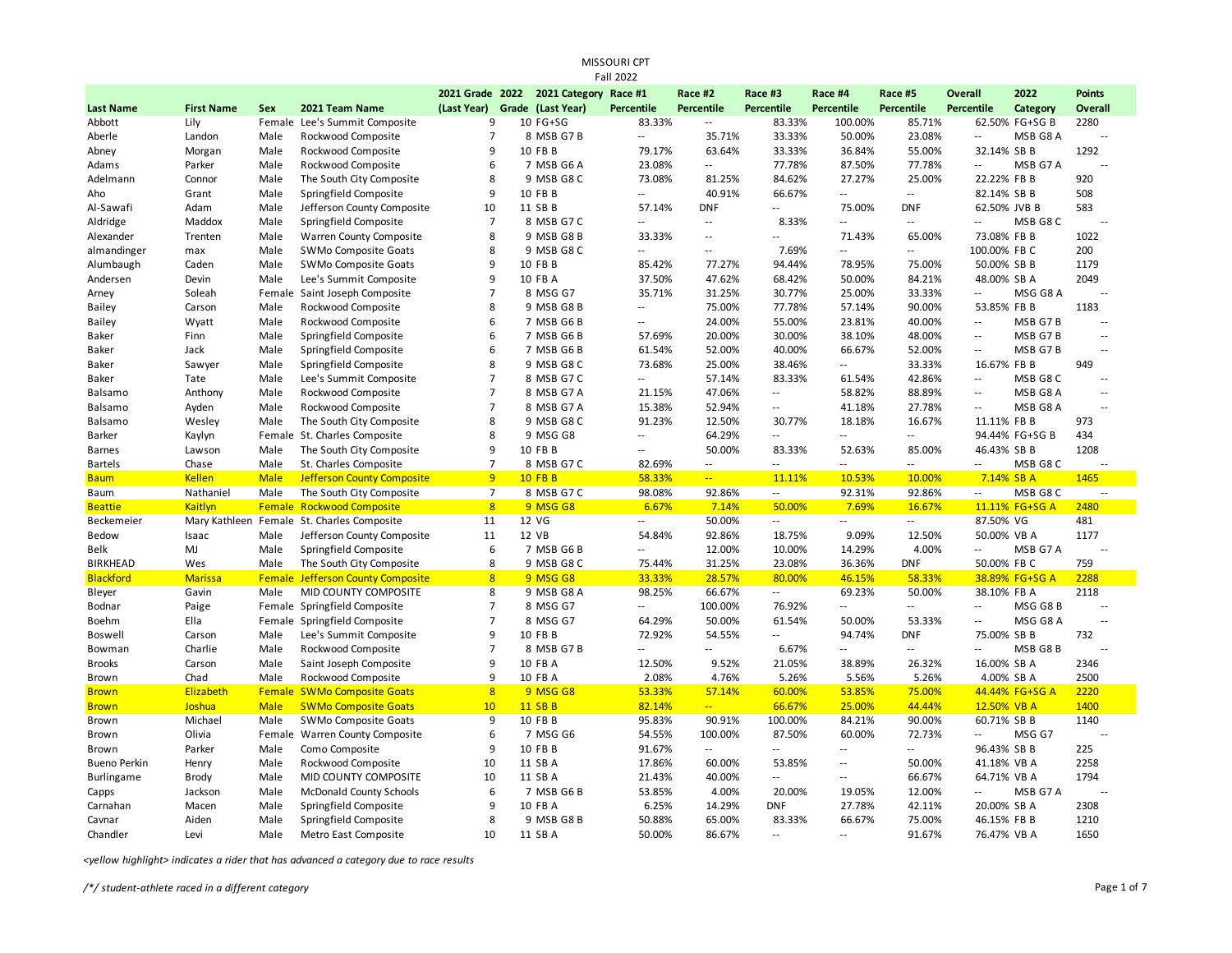| MISSOURI CPT<br><b>Fall 2022</b> |                   |             |                                        |                 |  |                       |                   |                            |                          |                          |                          |                             |                |                |
|----------------------------------|-------------------|-------------|----------------------------------------|-----------------|--|-----------------------|-------------------|----------------------------|--------------------------|--------------------------|--------------------------|-----------------------------|----------------|----------------|
|                                  |                   |             |                                        | 2021 Grade 2022 |  | 2021 Category Race #1 |                   | Race #2                    | Race #3                  | Race #4                  | Race #5                  | <b>Overall</b>              | 2022           | <b>Points</b>  |
| <b>Last Name</b>                 | <b>First Name</b> | Sex         | 2021 Team Name                         | (Last Year)     |  | Grade (Last Year)     | <b>Percentile</b> | Percentile                 | Percentile               | Percentile               | Percentile               | <b>Percentile</b>           | Category       | Overall        |
| Choi                             | Owen              | Male        | MID COUNTY COMPOSITE                   | 8               |  | 9 MSB G8 A            | 17.54%            | 100.00%                    | 50.00%                   | 61.54%                   | 43.75%                   | 28.57% FB A                 |                | 2212           |
| Clark                            | Nicholas          | Male        | St. Charles Composite                  | 8               |  | 9 MSB G8 A            | 22.81%            | 53.33%                     | $\overline{\phantom{a}}$ | $\overline{a}$           | Ξ.                       | 95.24% FB A                 |                | 849            |
| Conkling                         | Max               | Male        | The South City Composite               | 9               |  | 10 FB B               | <b>DNF</b>        | $\overline{\phantom{a}}$   | $\sim$                   | $\overline{a}$           | $\overline{a}$           | 100.00% SB B                |                | $\mathbf 0$    |
| Cooper                           | Chase             | Male        | St. Charles Composite                  | $\overline{7}$  |  | 8 MSB G7B             | 48.08%            | 7.14%                      | <b>DNF</b>               | 87.50%                   | 92.31%                   | $\sim$                      | MSB G8B        | $\sim$ $-$     |
| Craig                            | <b>Addison</b>    |             | Female SEMO Composite                  | 9               |  | 10 FG+SG              | 66.67%            | 83.33%                     | 66.67%                   | 71.43%                   | 71.43%                   |                             | 50.00% FG+SG A | 2328           |
| Crawford                         | <b>Jack</b>       | <b>Male</b> | <b>Central Missouri Composite</b>      | 9               |  | <b>10 FB B</b>        | 54.17%            | 4.55%                      | 27.78%                   | 15.79%                   | 30.00%                   | 10.71% SB A                 |                | 1437           |
| Crowden                          | Gus               | Male        | SEMO Composite                         | $\overline{7}$  |  | 8 MSB G7 A            | 23.08%            | $\sim$                     | 93.75%                   | $\sim$                   | u.                       | $\sim$                      | MSB G8 A       | $\sim$         |
| Cuddihee                         | Luke              | Male        | Rockwood Composite                     | $\overline{7}$  |  | 8 MSB G7 A            | 3.85%             | 35.29%                     | 43.75%                   | 29.41%                   | 50.00%                   | $\overline{\phantom{a}}$    | MSB G8 A       | $\sim$ $\sim$  |
| Cuddy                            | Joel              | Male        | Rockwood Composite                     | $\overline{7}$  |  | 8 MSB G7 A            | 7.69%             | 58.82%                     | 31.25%                   | 35.29%                   | 55.56%                   | $\sim$ $\sim$               | MSB G8 A       | $\sim$         |
| Curtis                           | Elias             | Male        | West Plains Composite                  | 10              |  | 11 SB B               | 85.71%            | $\overline{\phantom{a}}$   | $\overline{\phantom{a}}$ | $\overline{\phantom{a}}$ | --                       | 100.00% JVB B               |                | 256            |
| Curtis                           | Shane             | Male        | West Plains Composite                  | 8               |  | 9 MSB G8 C            | 71.93%            | Ξ.                         | 46.15%                   | $\sim$                   | 41.67%                   | 55.56% FB C                 |                | 754            |
| <b>Custis</b>                    | Lauren            |             | Female The South City Composite        | 8               |  | 9 MSG G8              | 13.33%            | 14.29%                     | 10.00%                   | 15.38%                   | 8.33%                    |                             | 5.56% FG+SG A  | 2480           |
| Daniels                          | Ronny             | Male        | Tri Lakes Composite                    | 11              |  | 12 JVB                | 93.55%            | 62.50%                     | <b>DNF</b>               | 63.64%                   | 75.00%                   | 40.00% JVB B                |                | 1269           |
| Daniels-Teixeiro                 | Carmen            |             | Female Como Composite                  | 6               |  | 7 MSG G6              | 81.82%            | $\sim$                     | $\sim$                   | $-$                      | 90.91%                   | $\overline{\phantom{a}}$    | MSG G7         | $\sim$ $\sim$  |
| Daniels-Teixeiro                 | lan               | Male        | Como Composite                         | $\overline{7}$  |  | 8 MSB G7 B            | 61.54%            | Ξ.                         | $\sim$                   | $\overline{\phantom{a}}$ | 61.54%                   | $\overline{\phantom{a}}$    | MSB G8B        | $\sim$         |
| Dannan                           | Drew              | Male        | The South City Composite               | $\overline{7}$  |  | 8 MSB G7 C            | 76.92%            | 42.86%                     | 50.00%                   | 15.38%                   | 35.71%                   | $\sim$ $\sim$               | MSB G8C        | $\sim$ $\sim$  |
| Davenport                        | Daxton            | Male        | Springfield Composite                  | 6               |  | 7 MSB G6 A            | 7.69%             | 22.22%                     | 11.11%                   | 50.00%                   | 22.22%                   | $\sim$ $\sim$               | MSB G7 A       | $\sim$ $\sim$  |
| Deckard                          | Jaxson            | Male        | Warsaw Wildcats                        | 9               |  | 10 FB A               | <b>DNF</b>        | 76.19%                     | 36.84%                   | 61.11%                   | 57.89%                   | 40.00% SB A                 |                | 2098           |
| <b>Dirnberger</b>                | Lucy              |             | <b>Female The South City Composite</b> | 9               |  | 10 FG+SG              | 33.33%            | 50.00%                     | 50.00%                   | 28.57%                   | 28.57%                   |                             | 25.00% FG+SG A | 2441           |
| Donaldson                        | Adler             | Male        | Rockwood Composite                     | $\overline{7}$  |  | 8 MSB G7B             | 42.31%            | 42.86%                     | 13.33%                   | 25.00%                   | 7.69%                    | $\sim$                      | MSB G8 A       | $\sim$ $\sim$  |
| Dungan                           | Andrew            | Male        | St. Charles Composite                  | $\overline{7}$  |  | 8 MSB G7 C            | 96.15%            | 100.00%                    | $\overline{\phantom{a}}$ | 100.00%                  | 100.00%                  | $\mathcal{L}_{\mathcal{A}}$ | MSB G8C        | $\sim$ $\sim$  |
| Earnest-McClelland               | Beck              | Male        | The South City Composite               | 9               |  | 10 FB B               | 64.58%            | 13.64%                     | 38.89%                   | 21.05%                   | 35.00%                   | 21.43% SB B                 |                | 1384           |
| Elrod                            | Aidan             | Male        | Jefferson County Composite             | $\overline{7}$  |  | 8 MSB G7 B            | 75.00%            | Ξ.                         | 93.33%                   | Ξ.                       | Ξ.                       | L.                          | MSB G8B        |                |
| Estrada                          | Gabriel           | Male        | The South City Composite               | 8               |  | 9 MSB G8 B            | 56.14%            | 100.00%                    | 94.44%                   | 61.90%                   | 95.00%                   | 57.69% FB B                 |                | 1164           |
| Estrada                          | Javier            | Male        | The South City Composite               | 8               |  | 9 MSB G8 B            | 54.39%            | 30.00%                     | 61.11%                   | 100.00%                  | 60.00%                   | 42.31% FB B                 |                | 1263           |
| Evans                            | Jordan            | Male        | Rockwood Composite                     | 9               |  | 10 FB A               | 45.83%            | 57.14%                     | 78.95%                   | 66.67%                   | 52.63%                   | 44.00% SB A                 |                | 2078           |
| <b>FANTOZZI</b>                  | <b>BELLA</b>      |             | Female The South City Composite        | 8               |  | 9 MSG G8              | 80.00%            | Ξ.                         | $\overline{\phantom{a}}$ | 100.00%                  | Ξ.                       |                             | 77.78% FG+SG B | 822            |
| Fiorino                          | Gwendolyn         |             | Female West Plains Composite           | 6               |  | 7 MSG G6              | 90.91%            | 88.89%                     | 75.00%                   | 80.00%                   | 81.82%                   | $\sim$ $\sim$               | MSG G7         | $\sim$ $\sim$  |
| <b>Fiorino</b>                   | Roslyn            |             | <b>Female West Plains Composite</b>    | 8               |  | 9 MSG G8              | 60.00%            | 50.00%                     | 70.00%                   | 61.54%                   | 66.67%                   |                             | 50.00% FG+SG A | 2219           |
| Fleming                          | Logan             | Male        | Springfield Composite                  | 9               |  | 10 FB B               | $\overline{a}$    | 86.36%                     | $\overline{\phantom{a}}$ | <b>DNF</b>               | 50.00%                   | 71.43% SB B                 |                | 737            |
| Flesner                          | Izzy              |             | Female The South City Composite        | $\overline{7}$  |  | 8 MSG G7              | 85.71%            | $\overline{\phantom{a}}$   | 84.62%                   | 83.33%                   | $\overline{a}$           | $\sim$ $\sim$               | MSG G8B        | $\sim$         |
| Forster                          | Camden            | Male        | Lee's Summit Composite                 | 10              |  | 11 SB A               | 92.86%            | u.                         | $\overline{\phantom{a}}$ | $\sim$                   | $\overline{\phantom{a}}$ | 100.00% VB A                |                | 396            |
| Fox                              | Levi              | Male        | Park Hill                              | 8               |  | 9 MSB G8 B            | 36.84%            | 55.00%                     | 44.44%                   | 33.33%                   | 35.00%                   | 26.92% FB B                 |                | 1355           |
| Froeliger                        | Wil               | Male        | Como Composite                         | 10              |  | 11 SB A               | 100.00%           | 33.33%                     | 46.15%                   | 50.00%                   | 58.33%                   | 35.29% VB A                 |                | 2280           |
| Galal                            | Sharif            | Male        | Springfield Composite                  | 8               |  | 9 MSB G8 A            | 8.77%             | u.                         | 21.43%                   | 23.08%                   | 18.75%                   | 14.29% FB A                 |                | 2388           |
| Gammill                          | Anderson          | Male        | Lee's Summit Composite                 | $\overline{7}$  |  | 8 MSB G7 A            | 30.77%            | <b>DNF</b>                 | 62.50%                   | 17.65%                   | 44.44%                   | $\sim$ $\sim$               | MSB G8 A       | $\overline{a}$ |
| Garrison                         | Noah              | Male        | West Plains Composite                  | 10              |  | 11 SB B               | 67.86%            | $\overline{\phantom{a}}$   | 88.89%                   | $\sim$                   | $\mathbb{L}$             | 68.75% JVB B                |                | 543            |
| Gentilini                        | Justin            | Male        | Rockwood Composite                     | $\overline{7}$  |  | 8 MSB G7 C            | 69.23%            | 35.71%                     | 33.33%                   | 30.77%                   | 14.29%                   | $\sim$ $\sim$               | MSB G8B        | $\sim$ $\sim$  |
| Gerbes                           | Jackson           | Male        | Central Missouri Composite             | 8               |  | 9 MSB G8 A            | 29.82%            | 86.67%                     | <b>DNF</b>               | 100.00%                  | 87.50%                   | 57.14% FB A                 |                | 2000           |
| Gerbes                           | Jameson           | Male        | Central Missouri Composite             | 8               |  | 9 MSB G8 A            | 24.56%            | 93.33%                     | 92.86%                   | 84.62%                   | 75.00%                   | 52.38% FB A                 |                | 2058           |
| Geringer                         | Evan              | Male        | St. Charles Composite                  | $\overline{7}$  |  | 8 MSB G7 C            | 78.85%            | 64.29%                     | $\sim$                   | 46.15%                   | 50.00%                   | $\sim$ $\sim$               | MSB G8 C       | $\sim$ $\sim$  |
| Giacchi                          | Sawyer            | Male        | Como Composite                         | 6               |  | 7 MSB G6 A            | 26.92%            | 66.67%                     | $\sim$ $\sim$            | $\sim$                   | $\sim$                   | $\sim$                      | MSB G7 A       | $\sim$ $\sim$  |
| Gilbert                          | Finn              | Male        | Springfield Composite                  | 6               |  | 7 MSB G6 B            | 80.77%            | 48.00%                     | 35.00%                   | 28.57%                   | 24.00%                   | $\overline{\phantom{a}}$    | MSB G7 A       | $\sim$         |
| Gingrich                         | Adam              | Male        | Como Composite                         | $\overline{7}$  |  | 8 MSB G7 B            | 40.38%            | 28.57%                     | 26.67%                   | 12.50%                   | 15.38%                   | $\sim$ $\sim$               | MSB G8 A       | $\sim$ $\sim$  |
| Goff                             | <b>Breanna</b>    | Female      | St. Charles Composite                  | 11              |  | 12 VG                 | 20.00%            | 16.67%                     | 25.00%                   | 20.00%                   | 20.00%                   | 12.50% VG                   |                | 2500           |
| Goff                             | <b>Bryce</b>      | Male        | St. Charles Composite                  | 10              |  | 11 SB A               | 42.86%            | <b>DNF</b>                 | 84.62%                   | 100.00%                  | 100.00%                  | 58.82% VB A                 |                | 2089           |
| Good                             | Aiden             | Male        | Lee's Summit Composite                 | $\overline{7}$  |  | 8 MSB G7 A            | 28.85%            | 88.24%                     | 87.50%                   | 76.47%                   | 100.00%                  | $\overline{\phantom{a}}$    | MSB G8 A       | $\overline{a}$ |
| Goode                            | Will              | Male        | Springfield Composite                  | 11              |  | 12 JVB                | 77.42%            | $\overline{a}$             | 43.75%                   | $\overline{a}$           | $\overline{a}$           | 90.00% JVB B                |                | 538            |
| Grider                           | Mason             | Male        | Como Composite                         | 9               |  | 10 FB B               | 75.00%            | 36.36%                     | 55.56%                   | $\overline{a}$           | $\overline{a}$           | 67.86% SB B                 |                | 773            |
| Grigsby                          | Gus               | Male        | <b>West Plains Composite</b>           | 10              |  | 11 SB A               | 46.43%            | $\overline{\phantom{a}}$ . | ٠.                       | $-$                      | Ξ.                       | 94.12% VB A                 |                | 408            |
| Hagedorn                         | Grady             | Male        | Metro East Composite                   | $\overline{7}$  |  | 8 MSB G7 A            | $\overline{a}$    | $\overline{a}$             | $\sim$ $\sim$            | $\overline{a}$           | 77.78%                   | $\overline{a}$              | MSB G8 A       |                |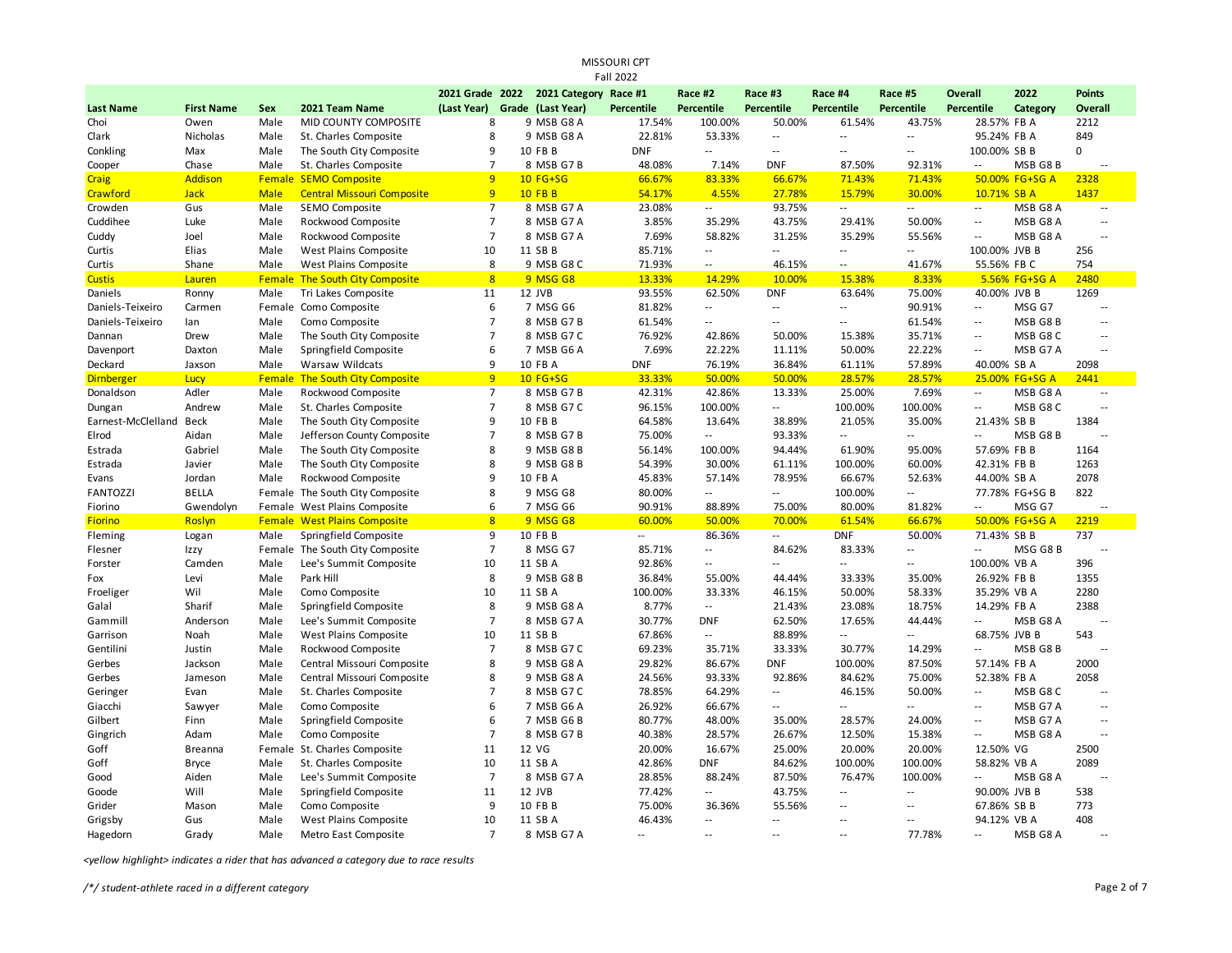| Fall 2022          |                   |             |                                          |                 |  |                       |                             |                   |                          |                             |                          |                          |                |               |
|--------------------|-------------------|-------------|------------------------------------------|-----------------|--|-----------------------|-----------------------------|-------------------|--------------------------|-----------------------------|--------------------------|--------------------------|----------------|---------------|
|                    |                   |             |                                          | 2021 Grade 2022 |  | 2021 Category Race #1 |                             | Race #2           | Race #3                  | Race #4                     | Race #5                  | <b>Overall</b>           | 2022           | <b>Points</b> |
| <b>Last Name</b>   | <b>First Name</b> | <b>Sex</b>  | 2021 Team Name                           | (Last Year)     |  | Grade (Last Year)     | Percentile                  | <b>Percentile</b> | Percentile               | Percentile                  | <b>Percentile</b>        | Percentile               | Category       | Overall       |
| Harisberger        | Chloe             |             | Female Warren County Composite           | 6               |  | 7 MSG G6              | 9.09%                       | 33.33%            | 50.00%                   | 30.00%                      | 18.18%                   | $\sim$ $\sim$            | MSG G7         | $\sim$ $\sim$ |
| Hendrickson        | Thomas            | Male        | Jefferson County Composite               | 8               |  | 9 MSB G8 C            | 92.98%                      | 56.25%            | $\overline{\phantom{a}}$ | 81.82%                      | 66.67%                   | 38.89% FB C              |                | 861           |
| Hermann            | Spencer           | Male        | Como Composite                           | 10              |  | 11 SB B               | 71.43%                      | 62.50%            | $\sim$ $\sim$            | $\sim$ $\sim$               | 66.67%                   | 31.25% JVB B             |                | 1100          |
| Hermann            | Trip              | Male        | Como Composite                           | 6               |  | 7 MSB G6 B            | 50.00%                      | 8.00%             | $\sim$                   | $\sim$                      | 28.00%                   | $\overline{a}$           | MSB G7B        |               |
| Higgins            | Jacob             | Male        | SEMO Composite                           | 10              |  | 11 SB A               | $\overline{a}$              | <b>DNF</b>        | 44.44%                   | $\overline{\phantom{a}}$    | 22.22%                   | 43.75% VB A              |                | 871           |
| Hill               | Andrew            | <b>Male</b> | Park Hill                                | 8               |  | 9 MSB G8 B            | 42.11%                      | 95.00%            | 11.11%                   | 9.52%                       | 15.00%                   | 11.54% FB A              |                | 1435          |
| Hill               | Ethan             | Male        | Rockwood Composite                       | 8               |  | 9 MSB G8 A            | 7.02%                       | Ξ.                | 42.86%                   | $\sim$                      | 37.50%                   | 66.67% FB A              |                | 1840          |
| Hinkle             | Noah              | Male        | Lee's Summit Composite                   | 9               |  | 10 FB B               | 68.75%                      | 59.09%            | 61.11%                   | 26.32%                      | 40.00%                   | 25.00% SB B              |                | 1325          |
| Holcomb            | Jack              | Male        | Springfield Composite                    | $\overline{7}$  |  | 8 MSB G7B             | 57.69%                      | 85.71%            | 60.00%                   | $\mathcal{L}_{\mathcal{A}}$ | 76.92%                   | $\sim$ $\sim$            | MSB G8B        | $\sim$        |
| Holdenried         | Mackenzie         |             | Female St. Charles Composite             | 6               |  | 7 MSG G6              | 63.64%                      | 66.67%            | $\overline{\phantom{a}}$ | 70.00%                      | 54.55%                   | $\overline{\phantom{a}}$ | MSG G7         | $\sim$        |
| Hornberger         | Chase             | Male        | Warren County Composite                  | 11              |  | 12 VB                 | 48.39%                      | 78.57%            | 81.82%                   | 80.00%                      | 91.67%                   | 58.82% VB A              |                | 2135          |
| Howard             | Cole              | Male        | Metro East Composite                     | $\overline{7}$  |  | 8 MSB G7 A            | 32.69%                      | 94.12%            | 81.25%                   | 94.12%                      | 83.33%                   | $\sim$ $\sim$            | MSB G8 A       |               |
| Huff               | Emily             | Female      | SEMO Composite                           | $\overline{7}$  |  | 8 MSG G7              | $\overline{a}$              | $\overline{a}$    | $\overline{\phantom{a}}$ | $\sim$                      | 73.33%                   | $\sim$                   | MSG G8B        | $\sim$        |
| Hullinger          | Caleb             | Male        | <b>West Plains Composite</b>             | 6               |  | 7 MSB G6 B            | 69.23%                      | 44.00%            | 45.00%                   | 47.62%                      | 20.00%                   | $\sim$ $\sim$            | MSB G7B        | $\sim$ $\sim$ |
| Hurt               | Jamison           | Male        | Rockwood Composite                       | 6               |  | 7 MSB G6 B            | 84.62%                      | --                | 95.00%                   | 76.19%                      | 88.00%                   | $\overline{\phantom{a}}$ | MSB G7B        | $\sim$        |
| Hutson             | Landon            | Male        | Rockwood Composite                       | 6               |  | 7 MSB G6 B            | --                          | $\overline{a}$    | 100.00%                  | $\mathcal{L}_{\mathcal{A}}$ | 96.00%                   | $\sim$ $\sim$            | MSB G7 C       | $\sim$ $\sim$ |
| Ivy                | <b>Shayn</b>      | <b>Male</b> | <b>Central Missouri Composite</b>        | 11              |  | $12$ JVB              | 58.06%                      | 6.25%             | 37.50%                   | 45.45%                      | 31.25%                   | 5.00% VB A               |                | 1434          |
| Jackson            | Clyve             | Male        | The South City Composite                 | 6               |  | 7 MSB G6 B            | $\overline{\phantom{a}}$    | 88.00%            | 65.00%                   | $\sim$                      | 64.00%                   | $\sim$                   | MSB G7 C       | $\sim$        |
| Javaid             | Yusuf             | Male        | Rockwood Composite                       | 10              |  | 11 SB A               | 14.29%                      | 46.67%            | 92.31%                   | 40.00%                      | 33.33%                   | 29.41% VB A              |                | 2336          |
| Johnson            | Cooper            | Male        | Springfield Composite                    | $\overline{7}$  |  | 8 MSB G7 A            | $\overline{a}$              | $/*/$             | 25.00%                   | 47.06%                      | 22.22%                   | $\sim$ $\sim$            | MSB G8 A       |               |
| Johnson            | Ella              | Female      | Central Missouri Composite               | 10              |  | 11 FG+SG              |                             | Ξ.                | $\overline{\phantom{a}}$ | 42.86%                      | $\overline{\phantom{a}}$ | 100.00% VG A             |                | 481           |
| Johnson            | Jack              | Male        | MID COUNTY COMPOSITE                     | 8               |  | 9 MSB G8 B            | 45.61%                      | 20.00%            | $\sim$ $\sim$            | 42.86%                      | 55.00%                   | 34.62% FB B              |                | 1307          |
| Johnson            | Kaestli           |             | Female Central Missouri Composite        | 11              |  | 12 VG                 |                             | Ξ.                | $\overline{\phantom{a}}$ | 60.00%                      | --                       | 100.00% VG               |                | 481           |
| Jones              | Declyn            | Male        | <b>McDonald County Schools</b>           | $\overline{7}$  |  | 8 MSB G7 C            | 84.62%                      | 50.00%            | 25.00%                   | 23.08%                      | 28.57%                   | $\overline{\phantom{a}}$ | MSB G8B        | $\sim$        |
| Jory               | Sam               | Male        | MID COUNTY COMPOSITE                     | 8               |  | 9 MSB G8 A            | 15.79%                      | Ξ.                | 57.14%                   | $\overline{\phantom{a}}$    | $\overline{a}$           | 90.48% FB A              |                | 875           |
| Joy                | Aiden             | Male        | Springfield Composite                    | 6               |  | 7 MSB G6 B            | $\overline{a}$              | 32.00%            | 25.00%                   | $\sim$ $-$                  | 32.00%                   | $\sim$                   | MSB G7B        | $\sim$        |
| Justice Davis      | Maggie            | Female      | Como Composite                           | 6               |  | 7 MSG G6              | 36.36%                      | 11.11%            | 25.00%                   | 20.00%                      | 36.36%                   | $\sim$ $\sim$            | MSG G7         | $\sim$ $\sim$ |
| Justice Davis      | Mason             | Male        | Como Composite                           | 9               |  | 10 FB A               | 25.00%                      | Ξ.                | 57.89%                   | 72.22%                      | 78.95%                   | 52.00% SB A              |                | 2034          |
| Kakouris           | Eli               | Male        | The South City Composite                 | 10              |  | 11 SB A               | 35.71%                      | 73.33%            | 69.23%                   | 90.00%                      | 75.00%                   | 47.06% VB A              |                | 2163          |
| Kalisiak           | Shawn             | Male        | MID COUNTY COMPOSITE                     | 10              |  | 11 SB A               | 39.29%                      | 80.00%            | 76.92%                   | $\mathcal{L}_{\mathcal{A}}$ | 83.33%                   | 52.94% VB A              |                | 2115          |
| Kamer              | Anthony           | Male        | Lee's Summit Composite                   | 9               |  | 10 FB B               | $\overline{a}$              | Ξ.                | $\overline{\phantom{a}}$ | 73.68%                      | н.                       | 89.29% SB B              |                | 241           |
| Kaufmann           | Tommy             | Male        | <b>Warsaw Wildcats</b>                   | $\overline{7}$  |  | 8 MSB G7 A            | 19.23%                      | 70.59%            | 37.50%                   | 88.24%                      | 94.44%                   | $\overline{\phantom{a}}$ | MSB G8 A       | $\sim$        |
| Kiefner            | Jack              | Male        | St. Charles Composite                    | 8               |  | 9 MSB G8 A            | 26.32%                      | 46.67%            | 35.71%                   | 30.77%                      | 31.25%                   | 19.05% FB A              |                | 2312          |
| Kincheloe          | <b>Brett</b>      | Male        | Lee's Summit Composite                   | $\overline{7}$  |  | 8 MSB G7 C            | $\overline{a}$              | 21.43%            | 16.67%                   | 7.69%                       | 7.14%                    | $\overline{\phantom{a}}$ | MSB G8B        |               |
| King               | Gabriel           | Male        | Jefferson County Composite               | 10              |  | 11 SB B               | $\sim$ $\sim$               | 50.00%            | 33.33%                   | $\sim$ $\sim$               | 11.11%                   | 25.00% JVB B             |                | 1172          |
| <b>Kirkpatrick</b> | Reagan            |             | <b>Female Jefferson County Composite</b> | 8               |  | 9 MSG G8              | $\mathbb{Z}^{\mathbb{Z}_2}$ | 21.43%            | 20.00%                   | 23.08%                      | 25.00%                   |                          | 16.67% FG+SG A | 2414          |
| Klingensmith       | Tyler             | Male        | Springfield Composite                    | $\overline{7}$  |  | 8 MSB G7 B            | 55.77%                      | 64.29%            | 73.33%                   | $\mathcal{L}_{\mathcal{A}}$ | $\overline{a}$           | $\sim$ $\sim$            | MSB G8B        | $\sim$ $\sim$ |
| Klumpp             | Sam               | Male        | Raymore MTB Team                         | 6               |  | 7 MSB G6 B            | --                          | 36.00%            | 60.00%                   | 33.33%                      | 16.00%                   | $\sim$ $\sim$            | MSB G7B        |               |
| Knobbe             | Ben               | Male        | Jefferson County Composite               | 11              |  | 12 VB                 | 35.48%                      | 57.14%            | 72.73%                   | $\sim$                      | 83.33%                   | 52.94% VB A              |                | 2156          |
| Koetting           | Nora              | Female      | SEMO Composite                           | $\overline{7}$  |  | 8 MSG G7              | 21.43%                      | 18.75%            | $\sim$ $\sim$            | 16.67%                      | 26.67%                   | $\overline{\phantom{a}}$ | MSG G8 A       |               |
| Korte              | Corbin            | Male        | Central Missouri Composite               | 6               |  | 7 MSB G6 A            | 19.23%                      | 44.44%            | 66.67%                   | 75.00%                      | 55.56%                   | $\sim$ $\sim$            | MSB G7 A       | $\sim$ $\sim$ |
| Kosiara            | Isabel            |             | Female Como Composite                    | $\overline{7}$  |  | 8 MSG G7              | 92.86%                      | Ξ.                | $\sim$ $\sim$            | $\overline{\phantom{a}}$    | $\overline{a}$           | $\sim$                   | MSG G8B        | $\sim$        |
| Kozdron            | Gavin             | Male        | Rockwood Composite                       | 8               |  | 9 MSB G8 A            | $\overline{a}$              | 80.00%            | 71.43%                   | $\sim$ $\sim$               | 68.75%                   | 71.43% FB A              |                | 1681          |
| Kromrey            | Eli               | Male        | Springfield Composite                    | 9               |  | 10 FB A               | 35.42%                      | 52.38%            | 63.16%                   | $\sim$                      | 89.47%                   | 60.00% SB A              |                | 1989          |
| <b>Krueger</b>     | Luke              | <b>Male</b> | <b>Park Hill</b>                         | 10              |  | 11 SB B               | 89.29%                      | 87.50%            | 100.00%                  | 50.00%                      | 77.78%                   | 18.75% VB A              |                | 1361          |
| Kufahl             | Evan              | Male        | Springfield Composite                    | 6               |  | 7 MSB G6 A            | 42.31%                      | 77.78%            | $\sim$                   | 62.50%                      | $\sim$                   | $\sim$ $\sim$            | MSB G7 A       | $\sim$ $\sim$ |
| Kuroki             | Kai               | Male        | Como Composite                           | 6               |  | 7 MSB G6 B            | $\overline{a}$              | ٠.                | $\overline{\phantom{m}}$ | $\sim$                      | 80.00%                   | $\sim$                   | MSB G7 C       | $\sim$ $\sim$ |
| Lampe              | <b>Sylvia</b>     | Female      | <b>Springfield Composite</b>             | 8               |  | 9 MSG G8              | 20.00%                      | 42.86%            | 30.00%                   | 38.46%                      | 50.00%                   |                          | 22.22% FG+SG A | 2338          |
| Laue               | Cole              | Male        | <b>MID COUNTY COMPOSITE</b>              | 8               |  | 9 MSB G8 C            | 78.95%                      | Ξ.                | $\overline{\phantom{a}}$ | $\ddotsc$                   | $\overline{\phantom{a}}$ | 94.44% FB C              |                | 186           |
| Lee                | Aurora            |             | Female Rockwood Composite                | 6               |  | 7 MSG G6              | 100.00%                     | 77.78%            | 100.00%                  | 100.00%                     | 100.00%                  | $\overline{a}$           | MSG G7         |               |
| Leitch             | Genevieve         |             | Female The South City Composite          | 8               |  | 9 MSG G8              | 100.00%                     | 100.00%           | $\sim$                   | $\sim$                      | $\sim$                   |                          | 88.89% FG+SG B | 798           |
|                    |                   |             |                                          |                 |  |                       |                             |                   |                          |                             |                          |                          |                |               |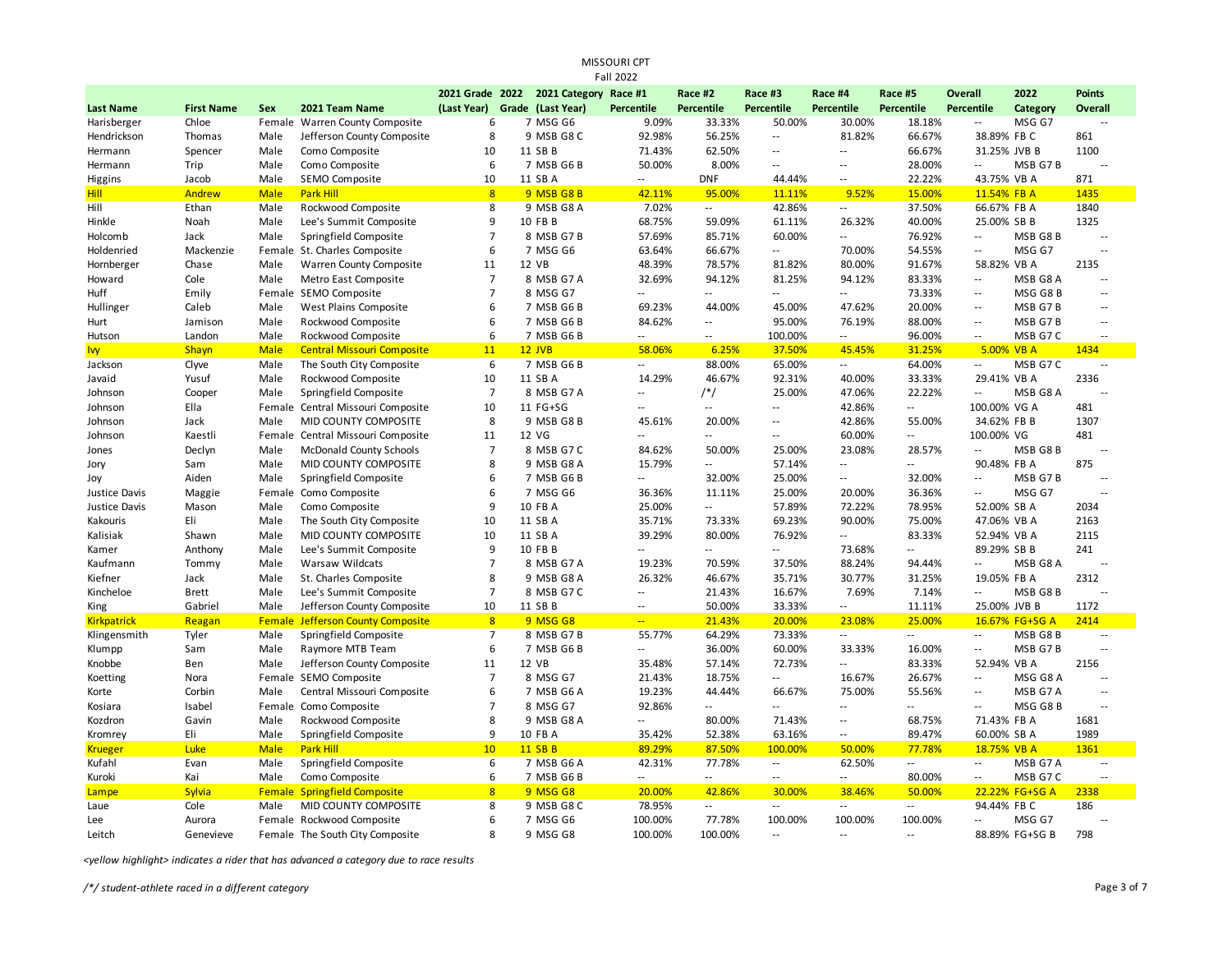|                  | MISSOURI CPT<br>Fall 2022 |             |                                      |                 |  |                       |                          |                   |                          |                          |                          |                          |                |                |
|------------------|---------------------------|-------------|--------------------------------------|-----------------|--|-----------------------|--------------------------|-------------------|--------------------------|--------------------------|--------------------------|--------------------------|----------------|----------------|
|                  |                           |             |                                      | 2021 Grade 2022 |  | 2021 Category Race #1 |                          | Race #2           | Race #3                  | Race #4                  | Race #5                  | <b>Overall</b>           | 2022           | <b>Points</b>  |
| <b>Last Name</b> | <b>First Name</b>         | Sex         | 2021 Team Name                       | (Last Year)     |  | Grade (Last Year)     | <b>Percentile</b>        | <b>Percentile</b> | Percentile               | Percentile               | <b>Percentile</b>        | <b>Percentile</b>        | Category       | <b>Overall</b> |
| Lembeck          | <b>Beckett</b>            | Male        | Rockwood Composite                   | 9               |  | 10 FB A               | 50.00%                   | 71.43%            | 94.74%                   | 55.56%                   | 63.16%                   | 56.00% SB A              |                | 2031           |
| Lembke           | Carter                    | Male        | Como Composite                       | 8               |  | 9 MSB G8 A            | 5.26%                    | 6.67%             | 14.29%                   | 7.69%                    | 12.50%                   | 9.52% FB A               |                | 2470           |
| Lett             | Hayden                    | <b>Male</b> | <b>McDonald County Schools</b>       | 9 <sup>°</sup>  |  | <b>10 FB B</b>        | 56.25%                   | 22.73%            | 16.67%                   | 31.58%                   | 25.00%                   | 14.29% SB A              |                | 1417           |
| Lewis            | Sam                       | Male        | Springfield Composite                | 10              |  | 11 SB A               | 32.14%                   | 66.67%            | 30.77%                   | 30.00%                   | 25.00%                   | 17.65% VB A              |                | 2349           |
| Lindstrom        | Peyton                    | Female      | Springfield Composite                | $\overline{7}$  |  | 8 MSG G7              | 14.29%                   | 6.25%             | 7.69%                    | $\sim$ $\sim$            | 6.67%                    | $\overline{a}$           | MSG G8 A       |                |
| Loudenslager     | Sam                       | Male        | Como Composite                       | 9               |  | 10 FB B               | $\overline{a}$           | $-$               | 77.78%                   | 57.89%                   | $\overline{a}$           | 85.71% SB B              |                | 493            |
| Lurie            | August                    | Male        | MID COUNTY COMPOSITE                 | 8               |  | 9 MSB G8 B            | 63.16%                   | 60.00%            | $\overline{\phantom{a}}$ | $\sim$ $\sim$            | ٠.                       | 92.31% FB B              |                | 473            |
| Luttrell         | Rylan                     | Male        | Jefferson County Composite           | $\overline{7}$  |  | 8 MSB G7B             | 44.23%                   | 50.00%            | 40.00%                   | 62.50%                   | 53.85%                   | $\overline{\phantom{a}}$ | MSB G8B        | 44             |
| Lyons            | Mitchell                  | Male        | St. Charles Composite                | 10              |  | 11 SB B               | 75.00%                   | $\overline{a}$    |                          |                          | $\overline{a}$           | 93.75% JVB B             |                | 269            |
| <b>MacDonald</b> | Ella                      |             | <b>Female Lee's Summit Composite</b> | 9 <sup>°</sup>  |  | 10 FG+SG              | 50.00%                   | 33.33%            | 33.33%                   | 57.14%                   | 42.86%                   |                          | 37.50% FG+SG A | 2423           |
| Maddineni        | Vivek                     | Male        | Rockwood Composite                   | 8               |  | 9 MSB G8 B            | 38.60%                   | 25.00%            | $\overline{\phantom{a}}$ | 52.38%                   | 50.00%                   | 30.77% FB B              |                | 1320           |
| Magers           | Isaac                     | Male        | MID COUNTY COMPOSITE                 | 9               |  | 10 FB A               | 18.75%                   | 38.10%            | 15.79%                   | 22.22%                   | 15.79%                   | 12.00% SB A              |                | 2356           |
| Manier           | Will                      | Male        | MID COUNTY COMPOSITE                 | $\overline{7}$  |  | 8 MSB G7B             | 59.62%                   | 71.43%            | 66.67%                   | $\sim$                   | 46.15%                   | Ξ.                       | MSB G8B        |                |
| Martinson        | Shafer                    | Male        | Springfield Composite                | 8               |  | 9 MSB G8 C            | 82.46%                   | 37.50%            | 53.85%                   | 54.55%                   | 50.00%                   | 27.78% FB C              |                | 907            |
| Mauxion          | Owen                      | Male        | Como Composite                       | 8               |  | 9 MSB G8 C            | $\overline{\phantom{a}}$ | 6.25%             | 27.78%                   | $\sim$                   | 10.00%                   | 69.23% FB C              |                | 1066           |
| McBroom          | Evan                      | Male        | St. Charles Composite                | 6               |  | 7 MSB G6 B            | 76.92%                   | Ξ.                | $\overline{\phantom{a}}$ | 80.95%                   | Щ.                       | Ξ.                       | MSB G7 C       | ÷.             |
| McCann           | Nathan                    | Male        | St. Charles Composite                | 9               |  | 10 FB A               | 29.17%                   | Ξ.                | $\overline{\phantom{a}}$ | $\overline{a}$           | Ξ.                       | 96.00% SB A              |                | 402            |
| McClearn         | Kade                      | Male        | Springfield Composite                | 10              |  | 11 SB A               | 10.71%                   | 20.00%            | 61.54%                   | 70.00%                   | 41.67%                   | 23.53% VB A              |                | 2338           |
| Mccraw           | Gavin                     | Male        | Jefferson County Composite           | 8               |  | 9 MSB G8 B            | 52.63%                   | 50.00%            | 50.00%                   | $\overline{\phantom{a}}$ |                          | 84.62% FB B              |                | 761            |
| <b>McDade</b>    | <b>Max</b>                | <b>Male</b> | <b>MID COUNTY COMPOSITE</b>          | 9 <sup>°</sup>  |  | <b>10 FB B</b>        | 62.50%                   | 9.09%             | 5.56%                    | 5.26%                    | 5.00%                    | 3.57% SB A               |                | 1494           |
| McFarland        | Van                       | Male        | MID COUNTY COMPOSITE                 | 8               |  | 9 MSB G8 B            | 70.18%                   | 85.00%            | $\overline{\phantom{a}}$ | 85.71%                   | $\overline{\phantom{a}}$ | 88.46% FB B              |                | 673            |
| McGraw           | Finn                      | Male        | MID COUNTY COMPOSITE                 | 8               |  | 9 MSB G8 B            | 43.86%                   | 10.00%            | 33.33%                   | 28.57%                   | 45.00%                   | 23.08% FB B              |                | 1362           |
| McMillen         | Liam                      | Male        | Rockwood Composite                   | 9               |  | 10 FB A               | 14.58%                   | 23.81%            | 10.53%                   | 11.11%                   | 10.53%                   | 8.00% SB A               |                | 2424           |
| Mears            | Ethan                     | Male        | Jefferson County Composite           | 6               |  | 7 MSB G6 B            | ٠.                       | 40.00%            | $\overline{\phantom{a}}$ | $\overline{\phantom{a}}$ | $\overline{\phantom{a}}$ | Ξ.                       | MSB G7 C       |                |
| Mejias           | Alvaro                    | Male        | Jefferson County Composite           | 8               |  | 9 MSB G8 C            | 80.70%                   | Ξ.                | $\overline{\phantom{a}}$ | $\sim$ $\sim$            | Ξ.                       | 100.00% FB C             |                | 182            |
| Melton           | <b>Brody</b>              | Male        | Rockwood Composite                   | 11              |  | 12 VB                 | 32.26%                   | 64.29%            | 54.55%                   | 60.00%                   | 58.33%                   | 41.18% VB A              |                | 2242           |
| <b>Metz</b>      | <b>Niklas</b>             | <b>Male</b> | <b>West Plains Composite</b>         | 11              |  | 12 JVB                | <b>DNF</b>               | 68.75%            | 25.00%                   | 18.18%                   | 18.75%                   | 10.00% VB A              |                | 1407           |
| Meyer            | Calvin                    | Male        | Metro East Composite                 | 8               |  | 9 MSB G8 B            | 61.40%                   | --                | 88.89%                   | $\sim$ $\sim$            | 93.75%                   | 80.95% FB B              |                | 1254           |
| Middelkoop       | Hazel                     |             | Female Como Composite                | $\overline{7}$  |  | 8 MSG G7              | 42.86%                   | 56.25%            | 38.46%                   | 33.33%                   | 40.00%                   | $\overline{\phantom{a}}$ | MSG G8 A       | $\overline{a}$ |
| Mileski          | Kolce                     | Male        | Rockwood Composite                   | $\overline{7}$  |  | 8 MSB G7 A            | 5.77%                    | 23.53%            | 18.75%                   | 11.76%                   | 72.22%                   | $\overline{a}$           | MSB G8 A       | 44             |
| Miller           | Gavin                     | Male        | Saint Joseph Composite               | 9               |  | 10 FB B               | 93.75%                   | 81.82%            | 88.89%                   | 68.42%                   | 95.00%                   | 57.14% SB B              |                | 1157           |
| Minor            | Canyon                    | Male        | Rockwood Composite                   | 8               |  | 9 MSB G8 A            | 12.28%                   | 20.00%            | $\overline{\phantom{a}}$ | 53.85%                   | 62.50%                   | 23.81% FB A              |                | 2231           |
| Minor            | Cash                      | Male        | Rockwood Composite                   | $\overline{7}$  |  | 8 MSB G7 A            | 3.85%                    | 41.18%            | --                       | 82.35%                   | 33.33%                   | $\overline{a}$           | MSB G8 A       |                |
| <b>Mitchell</b>  | Kai                       | <b>Male</b> | <b>Rockwood Composite</b>            | 8               |  | 9 MSB G8 B            | 47.37%                   | 45.00%            | 22.22%                   | 19.05%                   | 20.00%                   | 19.23% FB A              |                | 1392           |
| Monaco           | Rocco                     | Male        | Rockwood Composite                   | 9               |  | 10 FB B               | 87.50%                   | ٠.                | $\overline{\phantom{a}}$ | $\sim$ $\sim$            | $\sim$                   | 92.86% SB B              |                | 231            |
| Moore            | Alison                    |             | Female Lee's Summit Composite        | 8               |  | 9 MSG G8              | 93.33%                   | $\overline{a}$    | $\overline{\phantom{a}}$ | 84.62%                   | --                       |                          | 83.33% FG+SG B | 822            |
| Moore            | Christopher               | Male        | Como Composite                       | 9               |  | 10 FB A               | 27.08%                   | <b>DNF</b>        | 26.32%                   | 88.89%                   | 47.37%                   | 36.00% SB A              |                | 2130           |
| Moore            | Evan                      | Male        | Lee's Summit Composite               | 6               |  | 7 MSB G6 B            | 88.46%                   | 56.00%            | $\overline{\phantom{a}}$ | 85.71%                   | 76.00%                   | --                       | MSB G7B        | 44             |
| Moore            | Jonas                     | Male        | Park Hill                            | 8               |  | 9 MSB G8 A            | 19.30%                   | 40.00%            | 78.57%                   | 46.15%                   | 100.00%                  | 42.86% FB A              |                | 2112           |
| Moore            | Kincaid                   | Male        | Park Hill                            | 11              |  | 12 VB                 | $/*/$                    | --                | $\overline{\phantom{a}}$ | 30.00%                   | 25.00%                   | 64.71% VB A              |                | 1877           |
| Moore            | Liam                      | Male        | Lee's Summit Composite               | 11              |  | 12 JVB                | 80.65%                   | 43.75%            | <b>DNF</b>               | 27.27%                   | $\overline{\phantom{a}}$ | 70.00% JVB B             |                | 823            |
| Moore            | Nicholas                  | Male        | Como Composite                       | $\overline{7}$  |  | 8 MSB G7B             | 63.46%                   | 100.00%           | 80.00%                   | $\overline{a}$           | $\overline{a}$           | $\overline{a}$           | MSB G8B        | $\sim$         |
| Moore            | Ollie                     | Male        | Park Hill                            | 6               |  | 7 MSB G6 B            | $\sim$ $\sim$            | 28.00%            | 5.00%                    | 4.76%                    | 56.00%                   | Ξ.                       | MSB G7 A       | $\sim$         |
| Morris           | Blake                     | Male        | Como Composite                       | 9               |  | 10 FB A               | 31.25%                   | 42.86%            | 52.63%                   | 77.78%                   | 36.84%                   | 32.00% SB A              |                | 2159           |
| <b>Mostaffa</b>  | <b>Kiera</b>              |             | <b>Female Warsaw Wildcats</b>        | 9 <sup>°</sup>  |  | 10 FG+SG              | 16.67%                   | 16.67%            | 16.67%                   | 14.29%                   | 14.29%                   |                          | 12.50% FG+SG A | 2500           |
| Mothershead      | Cozette                   |             | Female The South City Composite      | 10              |  | 11 FG+SG              | 100.00%                  | 66.67%            | $\overline{\phantom{a}}$ | $\sim$                   | 57.14%                   | 87.50% VG A              |                | 1888           |
| Moua             | Houston                   | Male        | Lee's Summit Composite               | 10              |  | 11 SB B               | 53.57%                   | Ξ.                | $\overline{a}$           | $\sim$ $\sim$            | --                       | 81.25% JVB B             |                | 300            |
| Mullholland      | Waylon                    | Male        | SEMO Composite                       | $\overline{7}$  |  | 8 MSB G7 A            | 26.92%                   | 64.71%            | 56.25%                   | $\sim$ $\sim$            | 38.89%                   | $-$                      | MSB G8 A       |                |
| Murch            | Eli                       | Male        | The South City Composite             | 8               |  | 9 MSB G8 C            | 94.74%                   | 62.50%            | 69.23%                   | 63.64%                   | $\overline{a}$           | 66.67% FB C              |                | 682            |
| Murch            | Noah                      | Male        | The South City Composite             | 6               |  | 7 MSB G6 B            | 96.15%                   | 92.00%            | $\overline{a}$           | 71.43%                   | $\overline{a}$           | $-$                      | MSB G7 C       |                |
| Murr             | Brady                     | Male        | Springfield Composite                | $\mathbf{q}$    |  | 10 FB A               | 52.08%                   | 85.71%            | 84.21%                   | 83.33%                   | $\overline{a}$           | 80.00% SB A              |                | 1514           |

*<yellow highlight> indicates a rider that has advanced a category due to race results*

*/\*/ student-athlete raced in a different category* Page 4 of 7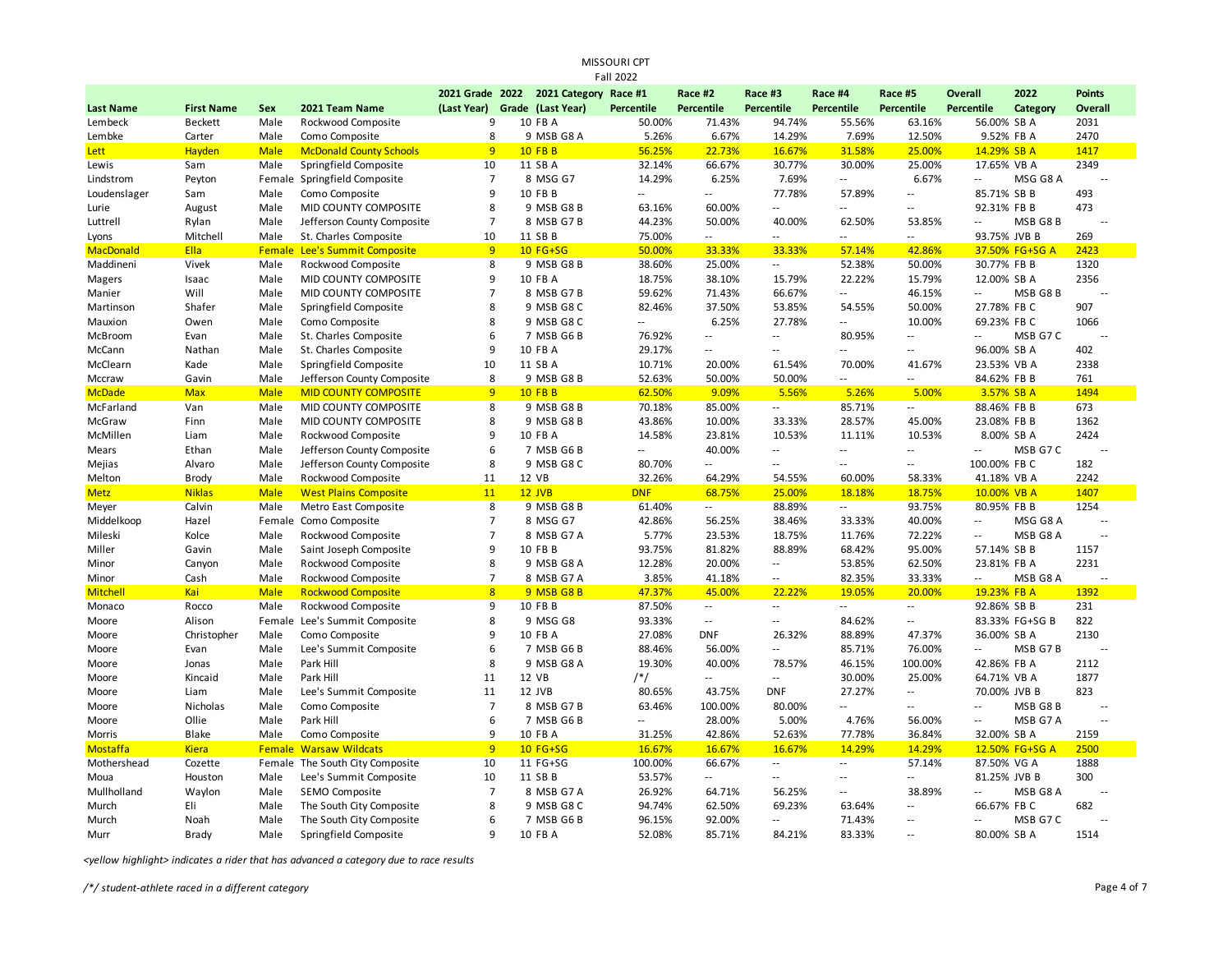| <b>Fall 2022</b> |                   |             |                                   |                 |  |                       |                          |                            |                          |                            |                          |                            |                |                |
|------------------|-------------------|-------------|-----------------------------------|-----------------|--|-----------------------|--------------------------|----------------------------|--------------------------|----------------------------|--------------------------|----------------------------|----------------|----------------|
|                  |                   |             |                                   | 2021 Grade 2022 |  | 2021 Category Race #1 |                          | Race #2                    | Race #3                  | Race #4                    | Race #5                  | Overall                    | 2022           | <b>Points</b>  |
| <b>Last Name</b> | <b>First Name</b> | Sex         | 2021 Team Name                    | (Last Year)     |  | Grade (Last Year)     | Percentile               | Percentile                 | Percentile               | Percentile                 | Percentile               | Percentile                 | Category       | <b>Overall</b> |
| Murr             | Jane              |             | Female Springfield Composite      | 11              |  | 12 VG                 | 40.00%                   | 33.33%                     | 50.00%                   | 40.00%                     | 40.00%                   | 25.00% VG                  |                | 2450           |
| Myrick           | Logan             | Male        | McDonald County Schools           | 9               |  | 10 FB B               | 83.33%                   | 68.18%                     | 72.22%                   | 47.37%                     | 60.00%                   | 42.86% SB B                |                | 1239           |
| Nelms            | Will              | Male        | Rockwood Composite                | 9               |  | 10 FB A               | 33.33%                   | 66.67%                     | $\overline{\phantom{a}}$ | $\overline{\phantom{a}}$ . | Ξ.                       | 92.00% SB A                |                | 792            |
| Nelson           | <b>Bryce</b>      | Male        | Rockwood Composite                | $\overline{7}$  |  | 8 MSB G7 A            | 25.00%                   | $\overline{\phantom{a}}$   | 75.00%                   | 70.59%                     | $\overline{a}$           | $\sim$                     | MSB G8 A       | $\sim$ $\sim$  |
| Newton           | Camden            | Male        | Jefferson County Composite        | $\overline{7}$  |  | 8 MSB G7 B            | 94.23%                   | $/*/$                      | 20.00%                   | 75.00%                     | 30.77%                   | $\overline{a}$             | MSB G8 B       | $\sim$         |
| Nitzsche         | William           | Male        | MID COUNTY COMPOSITE              | $\overline{7}$  |  | 8 MSB G7 B            | 53.85%                   | 21.43%                     | 86.67%                   | $\sim$ $\sim$              | <b>DNF</b>               | $\sim$ $\sim$              | MSB G8B        | $\sim$ $\sim$  |
| Noland           | Gabe              | Male        | Warsaw Wildcats                   | $\overline{7}$  |  | 8 MSB G7 A            | 17.31%                   | 11.76%                     | 6.25%                    | 100.00%                    | 16.67%                   | $\overline{a}$             | MSB G8 A       | $\sim$         |
| O'Hara           | Isaac             | Male        | Lee's Summit Composite            | $\overline{7}$  |  | 8 MSB G7 A            | 11.54%                   | 29.41%                     | 50.00%                   | 23.53%                     | 61.11%                   | $-$                        | MSB G8 A       | $\sim$ $\sim$  |
| O'Hara           | Wyatt             | Male        | Lee's Summit Composite            | 6               |  | 7 MSB G6 A            | 11.54%                   | 55.56%                     | 44.44%                   | 25.00%                     | 44.44%                   | $\overline{a}$             | MSB G7 A       | $-$            |
| Ochterbeck       | Devin             | Male        | Jefferson County Composite        | 11              |  | 12 JVB                | 87.10%                   | $\overline{\phantom{a}}$ . | $\overline{\phantom{a}}$ | $\overline{\phantom{a}}$   | 87.50%                   | 80.00% JVB B               |                | 738            |
| Palmer           | Elliott           | Male        | <b>McDonald County Schools</b>    | 8               |  | 9 MSB G8 C            | 85.96%                   | 50.00%                     | 61.54%                   | 72.73%                     | 58.33%                   | 33.33% FB C                |                | 886            |
| Parsons-Mentel   | Kira              |             | Female The South City Composite   | $\overline{7}$  |  | 8 MSG G7              | 71.43%                   | 87.50%                     | $\overline{\phantom{a}}$ | 100.00%                    | Ξ.                       | $\overline{a}$             | MSG G8B        | $\sim$         |
| Pearson          | Dylan Adele       | Female      | Springfield Composite             | $\overline{7}$  |  | 8 MSG G7              | $\overline{a}$           | 43.75%                     | 46.15%                   | $\sim$                     | 46.67%                   | $\overline{\phantom{a}}$ . | MSG G8B        | $\sim$         |
| Pelizzaro        | Sam               | Male        | The South City Composite          | 8               |  | 9 MSB G8 B            | 68.42%                   | 70.00%                     | $\overline{a}$           | 80.95%                     | 80.00%                   | 61.54% FB B                |                | 1156           |
| Perez            | Jack              | Male        | Lee's Summit Composite            | $\overline{7}$  |  | 8 MSB G7 C            | 92.31%                   | $\overline{\phantom{a}}$   | $\sim$ $\sim$            | 76.92%                     | Ξ.                       | $\sim$                     | MSB G8C        | $\sim$         |
| Pfaff            | Kenny             | Male        | Lee's Summit Composite            | 9               |  | 10 FB A               | 10.42%                   | 33.33%                     | 31.58%                   | 33.33%                     | 31.58%                   | 24.00% SB A                |                | 2288           |
| Plute            | Owen              | Male        | Springfield Composite             | $\overline{7}$  |  | 8 MSB G7 B            | 38.46%                   | 14.29%                     | $\sim$ $\sim$            | 37.50%                     | Ξ.                       | $\sim$                     | MSB G8B        | $\sim$         |
| Porneluzi        | Hayden            | Male        | Como Composite                    | 6               |  | 7 MSB G6 B            | Ξ.                       | 68.00%                     | $\sim$                   | 61.90%                     | 92.00%                   | $\overline{\phantom{a}}$   | MSB G7 C       | $\sim$         |
| Potter           | Emma              |             | Female The South City Composite   | 8               |  | 9 MSG G8              | 73.33%                   | 85.71%                     | 100.00%                  | 92.31%                     | 91.67%                   |                            | 61.11% FG+SG B | 2101           |
| Proffer          | William           | Male        | SEMO Composite                    | $\overline{7}$  |  | 8 MSB G7 C            | <b>DNF</b>               | $\overline{\phantom{a}}$ . | 91.67%                   | $\sim$                     | 71.43%                   | $\overline{a}$             | MSB G8C        |                |
| Protzman         | Maksim            | Male        | Central Missouri Composite        | 8               |  | 9 MSB G8 C            | 77.19%                   | 18.75%                     | 15.38%                   | 9.09%                      | 8.33%                    | 5.56% FB B                 |                | 988            |
| Pummill          | Cade              | Male        | Park Hill                         | 11              |  | 12 VB                 | /*/                      | $\overline{\phantom{a}}$   | 27.27%                   | $\sim$                     | 75.00%                   | 70.59% VB A                |                | 1821           |
| Quigley          | Brendan           | Male        | The South City Composite          | 8               |  | 9 MSB G8 C            | 89.47%                   | 43.75%                     | $\sim$ $\sim$            | $\sim$ $\sim$              | 75.00%                   | 61.11% FB C                |                | 693            |
| Ravindranath     | Grisham           | Male        | MID COUNTY COMPOSITE              | 9               |  | 10 FB A               | 39.58%                   | $\overline{a}$             | $\overline{\phantom{a}}$ | $\sim$ $\sim$              | 94.74%                   | 84.00% SB A                |                | 1135           |
| Rector-Current   | Caden             | Male        | Springfield Composite             | 10              |  | 11 SB A               | 25.00%                   | $\overline{\phantom{a}}$   | 23.08%                   | 80.00%                     | --                       | 82.35% VB A                |                | 1370           |
| Reed             | Corbin            | Male        | Lee's Summit Composite            | 8               |  | 9 MSB G8 B            | 66.67%                   | $\overline{a}$             | $\overline{a}$           | $\sim$                     | ă.                       | 96.15% FB B                |                | 219            |
| Rhoads           | Oliver            | Male        | West Plains Composite             | $\overline{7}$  |  | 8 MSB G7 C            | $\overline{a}$           | 85.71%                     | 75.00%                   | $\sim$ $\sim$              | $\overline{a}$           | $-$                        | MSB G8 C       | $\sim$         |
| Rhuda            | Seamus            | Male        | <b>McDonald County Schools</b>    | $\overline{7}$  |  | 8 MSB G7 C            | 90.38%                   | 71.43%                     | 66.67%                   | 53.85%                     | 57.14%                   | $\overline{a}$             | MSB G8 C       | $\sim$         |
| Riegert          | Logan             | Male        | Jefferson County Composite        | 11              |  | 12 JVB                | Ξ.                       | 18.75%                     | $\overline{\phantom{a}}$ | $\overline{\phantom{a}}$   | Ξ.                       | 95.00% JVB B               |                | 289            |
| Rigot            | Kaden             | Male        | Lee's Summit Composite            | 9               |  | 10 FB B               | 70.83%                   | 45.45%                     | $\sim$                   | 63.16%                     | 70.00%                   | 39.29% SB B                |                | 1246           |
| Rodriguez        | Eric              | Male        | SWMo Composite Goats              | 6               |  | 7 MSB G6 B            | $\overline{a}$           | 80.00%                     | 85.00%                   | 95.24%                     | 72.00%                   | $\sim$                     | MSB G7B        | $\sim$ $\sim$  |
| Rogers           | Diesel            | Male        | Raymore MTB Team                  | 10              |  | 11 SB B               | 64.29%                   | 12.50%                     | 11.11%                   | $\sim$ $\sim$              | ٠.                       | 37.50% JVB B               |                | 883            |
| Romacker         | Riley             | Male        | Rockwood Composite                | 8               |  | 9 MSB G8 A            | 28.07%                   | 73.33%                     | 85.71%                   | 76.92%                     | 81.25%                   | 47.62% FB A                |                | 2077           |
| Ronk             | Molly             |             | Female Park Hill                  | $\overline{7}$  |  | 8 MSG G7              | $\overline{a}$           | 81.25%                     | 100.00%                  | 75.00%                     | 100.00%                  | $\overline{\phantom{a}}$   | MSG G8B        | $\sim$         |
| Ruehter          | Coy               | Male        | Lee's Summit Composite            | 8               |  | 9 MSB G8 C            | 87.72%                   | 93.75%                     | 76.92%                   | $\overline{\phantom{a}}$   | $\overline{\phantom{a}}$ | 88.89% FB C                |                | 497            |
| saffle           | Ryan              | <b>Male</b> | <b>Tri Lakes Composite</b>        | 8               |  | 9 MSB G8 B            | 49.12%                   | 35.00%                     | 38.89%                   | 4.76%                      | 5.00%                    | 7.69% FB A                 |                | 1438           |
| Sanders          | Haley             |             | Female SEMO Composite             | 9               |  | 10 FG+SG              | 100.00%                  | 100.00%                    | 100.00%                  | 85.71%                     | 100.00%                  |                            | 75.00% FG+SG B | 2264           |
| Schuetz          | Anton             | Male        | St. Charles Composite             | 8               |  | 9 MSB G8 B            | 59.65%                   | 80.00%                     | 72.22%                   | 90.48%                     | $\overline{\phantom{a}}$ | 76.92% FB B                |                | 935            |
| Shavlovsky       | Jacob             | Male        | Springfield Composite             | 8               |  | 9 MSB G8 A            | 14.04%                   | 26.67%                     | $\overline{\phantom{a}}$ | $-$                        | ٠.                       | 85.71% FB A                |                | 913            |
| <b>Shaw</b>      | <b>Kaid</b>       | <b>Male</b> | <b>Como Composite</b>             | 8               |  | 9 MSB G8 B            | 31.58%                   | 5.00%                      | 5.56%                    | 23.81%                     | 30.00%                   | 3.85% FB A                 |                | 1448           |
| Shields          | Levi              | Male        | Springfield Composite             | 9               |  | 10 FB B               | $\overline{\phantom{a}}$ | 31.82%                     | 50.00%                   | $\sim$                     | $\overline{\phantom{a}}$ | 78.57% SB B                |                | 529            |
| Shuster          | Mae               | Female      | Saint Joseph Composite            | 6               |  | 7 MSG G6              | 72.73%                   | 44.44%                     | Ξ.                       | 90.00%                     | 63.64%                   | $\overline{a}$             | MSG G7         | $\sim$         |
| Shuster          | Trip              | Male        | Saint Joseph Composite            | 6               |  | 7 MSB G6 A            | 46.15%                   | 100.00%                    | 88.89%                   | 100.00%                    | 100.00%                  | $\sim$                     | MSB G7 A       | 4              |
| Siela            | Mason             | Male        | Saint Joseph Composite            | 8               |  | 9 MSB G8 A            | 9.62%                    | $\overline{\phantom{a}}$   | $\overline{\phantom{a}}$ | $\overline{\phantom{a}}$   | $\overline{\phantom{a}}$ | 100.00% FB A               |                | 385            |
| Silhavy          | Drake             | Male        | Jefferson County Composite        | $\overline{7}$  |  | 8 MSB G7 A            | 13.46%                   | 5.88%                      | 12.50%                   | 5.88%                      | 5.56%                    | $\sim$                     | MSB G8 A       | $\sim$         |
| Simon            | Andrew            | Male        | St. Charles Composite             | 9               |  | 10 FB A               | 4.17%                    | $\overline{\phantom{a}}$   | $\overline{\phantom{a}}$ | 44.44%                     | 21.05%                   | 64.00% SB A                |                | 1875           |
| Simpson          | Evan              | <b>Male</b> | Lee's Summit Composite            | 9               |  | <b>10 FB B</b>        | 66.67%                   | 18.18%                     | 22.22%                   | $\overline{a}$             | 20.00%                   | 17.86% SB A                |                | 1401           |
| Siorek           | Luke              | Male        | MID COUNTY COMPOSITE              | 8               |  | 9 MSB G8 B            | 57.89%                   | $\overline{\phantom{a}}$   | 55.56%                   | 47.62%                     | 85.00%                   | 50.00% FB B                |                | 1208           |
| Skinner          | Allison           |             | Female Central Missouri Composite | 6               |  | 7 MSG G6              | 45.45%                   | 55.56%                     | 37.50%                   | 50.00%                     | 45.45%                   | $\sim$                     | MSG G7         |                |
| Slagter          | Lincoln           | Male        | Tri Lakes Composite               | 9               |  | 10 FB A               | 22.92%                   | 80.95%                     | 89.47%                   | $\overline{\phantom{a}}$   | 15.00%                   | 35.71% SB A                |                | 1292           |
| Slayden          | Cooper            | Male        | Springfield Composite             | 6               |  | 7 MSB G6 B            | $\sim$                   | 16.00%                     | 15.00%                   | 9.52%                      | 8.00%                    | $\sim$                     | MSB G7 A       |                |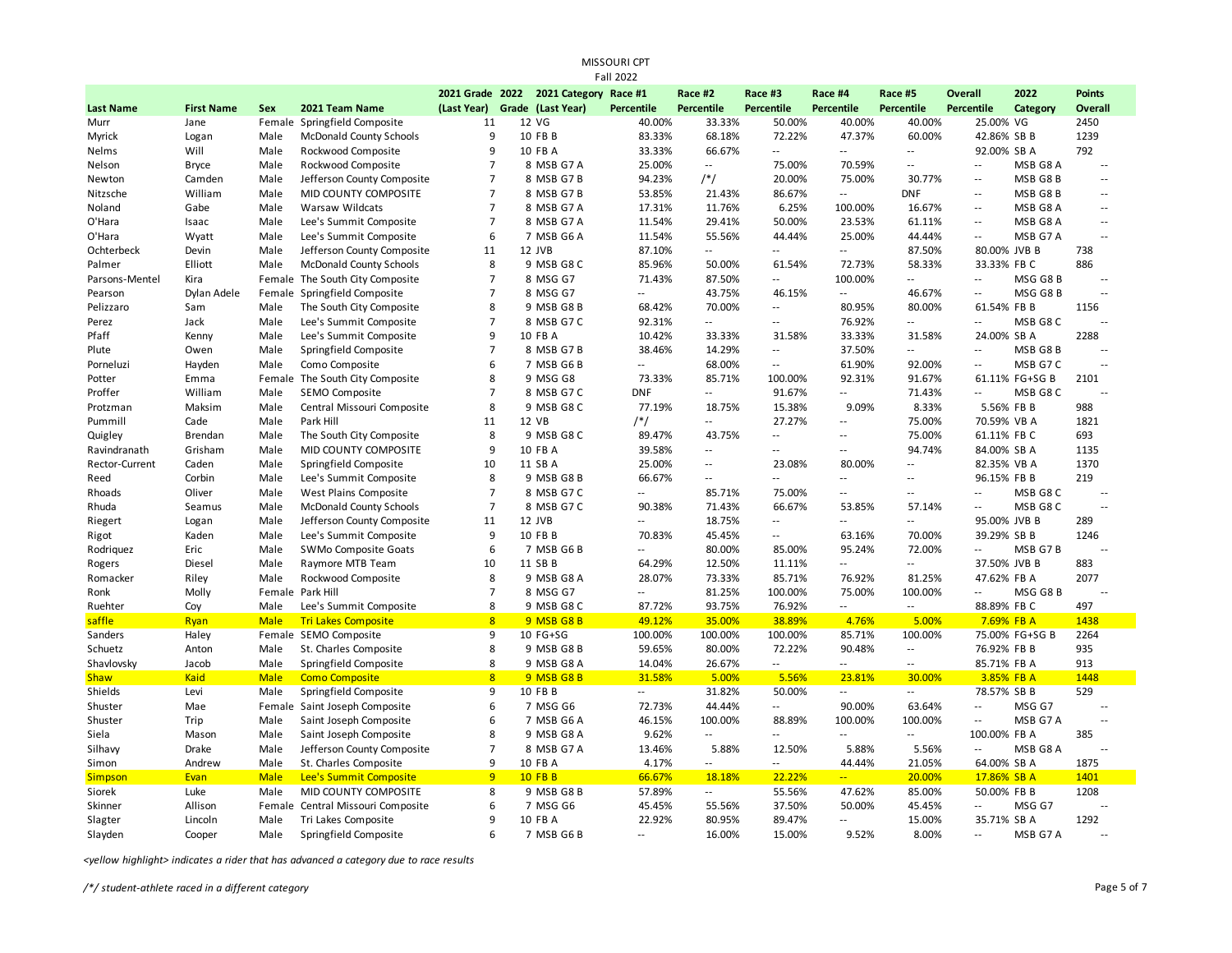| MISSOURI CPT<br><b>Fall 2022</b> |                   |      |                                 |                               |  |               |                          |                             |                          |                            |                          |                            |                 |                          |
|----------------------------------|-------------------|------|---------------------------------|-------------------------------|--|---------------|--------------------------|-----------------------------|--------------------------|----------------------------|--------------------------|----------------------------|-----------------|--------------------------|
|                                  |                   |      |                                 | 2021 Grade 2022               |  | 2021 Category | Race #1                  | Race #2                     | Race #3                  | Race #4                    | Race #5                  | <b>Overall</b>             | 2022            | <b>Points</b>            |
| <b>Last Name</b>                 | <b>First Name</b> | Sex  | 2021 Team Name                  | (Last Year) Grade (Last Year) |  |               | Percentile               | Percentile                  | Percentile               | Percentile                 | Percentile               | Percentile                 | Category        | Overall                  |
| Smith                            | Clay              | Male | Springfield Composite           | 11                            |  | 12 VB         | 19.35%                   | 28.57%                      | --                       | 40.00%                     | 66.67%                   | 35.29% VB A                |                 | 2282                     |
| Smith                            | Dayton            | Male | Saint Joseph Composite          | 9                             |  | 10 FB B       | 77.08%                   | 27.27%                      | 44.44%                   | 42.11%                     | 45.00%                   | 28.57% SB B                |                 | 1324                     |
| Smith                            | Madalyn           |      | Female Lee's Summit Composite   | $\overline{7}$                |  | 8 MSG G7      | 57.14%                   | 68.75%                      | 69.23%                   | 58.33%                     | 66.67%                   | $\sim$ $\sim$              | MSG G8B         | $\sim$                   |
| Sonnemaker                       | Benjamin          | Male | Springfield Composite           | 6                             |  | 7 MSB G6 B    | $\overline{\phantom{a}}$ | 96.00%                      | $\overline{a}$           | $\overline{\phantom{a}}$   | 68.00%                   | $\overline{\phantom{a}}$   | MSB G7 C        | $\sim$                   |
| Spykerman                        | Lily              |      | Female The South City Composite | $\overline{7}$                |  | 8 MSG G7      | 100.00%                  | $\sim$                      | $\sim$                   | $\sim$                     | ä.                       | $\sim$                     | MSG G8B         | $\sim$                   |
| Staggs                           | Gabe              | Male | SEMO Composite                  | 9                             |  | 10 FB A       | 41.67%                   | 61.90%                      | $\overline{a}$           | <b>DNF</b>                 | 68.42%                   | 72.00% SB A                |                 | 1594                     |
| Stagner                          | Logan             | Male | MID COUNTY COMPOSITE            | 9                             |  | 10 FB A       | 8.33%                    | 19.05%                      | $\overline{\phantom{a}}$ | 16.67%                     | 100.00%                  | 28.00% SB A                |                 | 2175                     |
| Starostki                        | Jillian           |      | Female St. Charles Composite    | $\overline{7}$                |  | 8 MSG G7      | 78.57%                   | 75.00%                      | 92.31%                   | 91.67%                     | 86.67%                   | $\sim$ $\sim$              | MSG G8B         | $\sim$ $\sim$            |
| Steiger                          | Johnny            | Male | Rockwood Composite              | 6                             |  | 7 MSB G6 B    | $\overline{a}$           | 76.00%                      | 70.00%                   | 57.14%                     | 36.00%                   | $\sim$ $\sim$              | MSB G7B         | $\sim$ $\sim$            |
| Stoops                           | Sophia            |      | Female Como Composite           | $\overline{7}$                |  | 8 MSG G7      | $\overline{\phantom{a}}$ | 37.50%                      | --                       | $\overline{a}$             | $\overline{\phantom{a}}$ | $\sim$ $\sim$              | MSG G8 B        | $\sim$ $\sim$            |
| Stout                            | Hayden            | Male | Springfield Composite           | 8                             |  | 9 MSB G8 A    | 10.53%                   | 33.33%                      | 28.57%                   | $\sim$                     | $\sim$ $\sim$            | 76.19% FB A                |                 | 1392                     |
| Strausbaugh                      | James             | Male | <b>McDonald County Schools</b>  | 6                             |  | 7 MSB G6 B    | 100.00%                  | 100.00%                     | 90.00%                   | 100.00%                    | 84.00%                   | $\sim$                     | MSB G7B         | 44                       |
| Strong                           | Andrew            | Male | MID COUNTY COMPOSITE            | 10                            |  | 11 SB B       | 78.57%                   | 75.00%                      | $\overline{a}$           | $\overline{a}$             | <b>DNF</b>               | 75.00% JVB B               |                 | 539                      |
| Strong                           | Thomas            | Male | MID COUNTY COMPOSITE            | 6                             |  | 7 MSB G6 A    | 34.62%                   | 33.33%                      | 100.00%                  | $\overline{\phantom{a}}$   | 33.33%                   | $\sim$                     | MSB G7 A        | $\sim$ $\sim$            |
| Studer                           | Garrett           | Male | Lee's Summit Composite          | 9                             |  | 10 FB A       | 20.83%                   | 28.57%                      | 47.37%                   | 94.44%                     | $\overline{\phantom{a}}$ | 68.00% SB A                |                 | 1702                     |
| Sullivan                         | Maggie            |      | Female Tri Lakes Composite      | $\overline{7}$                |  | 8 MSG G7      | 28.57%                   | 25.00%                      | 23.08%                   | $\overline{a}$             | 20.00%                   | $\overline{\phantom{a}}$   | MSG G8 A        | $\sim$                   |
| Sutherland                       | Sydney            |      | Female Como Composite           | 6                             |  | 7 MSG G6      | 18.18%                   | 22.22%                      | 62.50%                   | 40.00%                     | 27.27%                   | $\overline{\phantom{a}}$   | MSG G7          | $\sim$ $\sim$            |
| Sutterer                         | Astin             | Male | Springfield Composite           | 9                             |  | 10 FB A       | 47.92%                   | <b>DNF</b>                  | 73.68%                   | $\overline{a}$             | 73.68%                   | 76.00% SB A                |                 | 1562                     |
| Sutterer                         | <b>Brooke</b>     |      | Female SEMO Composite           | $\overline{7}$                |  | 8 MSG G7      | 50.00%                   | 62.50%                      | 53.85%                   | $\overline{a}$             | 60.00%                   | $\sim$ $\sim$              | MSG G8 A        | $\sim$ $\sim$            |
| Swider                           | Joseph            | Male | Jefferson County Composite      | 6                             |  | 7 MSB G6A     | 38.46%                   | $\mathcal{L}_{\mathcal{A}}$ | 55.56%                   | $\overline{\phantom{a}}$   | 88.89%                   | $\sim$ $\sim$              | MSB G7 A        | н.                       |
| Swider                           | Roman             | Male | Jefferson County Composite      | $\overline{7}$                |  | 8 MSB G7B     | 51.92%                   | $\mathcal{L}_{\mathcal{A}}$ | 46.67%                   | $\sim$                     | 84.62%                   | $\sim$ $\sim$              | MSB G8B         | $\sim$ $\sim$            |
| Swinford                         | Adam              | Male | SEMO Composite                  | $\overline{7}$                |  | 8 MSB G7 A    | 34.62%                   | 76.47%                      | Ξ.                       | $\overline{\phantom{a}}$   | $\overline{\phantom{a}}$ | $\sim$ $\sim$              | MSB G8 A        | $\overline{\phantom{a}}$ |
| Taha                             | Oliver            | Male | Rockwood Composite              | 8                             |  | 9 MSB G8 A    | 1.75%                    | 13.33%                      | 7.14%                    | 15.38%                     | 6.25%                    | 4.76% FB A                 |                 | 2490                     |
| Taylor                           | Garrison          | Male | Springfield Composite           | 10                            |  | 11 SB A       | 96.43%                   | 53.33%                      | 38.46%                   | 60.00%                     | $\overline{\phantom{a}}$ | 70.59% VB A                |                 | 1751                     |
| Taylor                           | Torsten           | Male | Springfield Composite           | 8                             |  | 9 MSB G8 B    | 40.35%                   | 40.00%                      | 66.67%                   | 76.19%                     | 70.00%                   | 38.46% FB B                |                 | 1269                     |
| Taylor                           | Whit              | Male | Como Composite                  | 6                             |  | 7 MSB G6 A    | 15.38%                   | 11.11%                      | 22.22%                   | 12.50%                     | 11.11%                   | Ξ.                         | MSB G7 A        | $\sim$ $-$               |
| Thach                            | Giselle           |      | Female Springfield Composite    | $\overline{7}$                |  | 8 MSG G7      | $\overline{a}$           | 93.75%                      | $\overline{a}$           | 66.67%                     | 80.00%                   | Ξ.                         | MSG G8B         | $\sim$                   |
| Thomas                           | Wyatt             | Male | SEMO Composite                  | 10                            |  | 11 SB A       | 28.57%                   | 26.67%                      | <b>DNF</b>               | $\overline{a}$             | $\sim$ $\sim$            | 88.24% VB A                |                 | 913                      |
| Timmerman                        | Matthew           | Male | Rockwood Composite              | 9                             |  | 10 FB A       | 16.67%                   | <b>DNF</b>                  | 42.11%                   | $\overline{\phantom{a}}$ . | $\sim$                   | 88.00% SB A                |                 | 882                      |
| Tobias                           | Jackson           | Male | Warren County Composite         | 11                            |  | 12 JVB        | 90.32%                   | 87.50%                      | 81.25%                   | 90.91%                     | 81.25%                   | 45.00% JVB B               |                 | 1243                     |
| Toolan                           | Finn              | Male | The South City Composite        | 6                             |  | 7 MSB G6 B    | 92.31%                   | 84.00%                      | $\overline{a}$           | 90.48%                     | $\sim$                   | $\overline{a}$             | MSB G7 C        | $\sim$ $\sim$            |
| Toolan                           | Maeve             |      | Female The South City Composite | 8                             |  | 9 MSG G8      | 46.67%                   | $\overline{\phantom{a}}$    | $\overline{a}$           | 69.23%                     | $\sim$                   |                            | 72.22% FG+SG B  | 875                      |
| Townsend                         | Kenny             | Male | Como Composite                  | 8                             |  | 9 MSB G8 B    | $\sim$                   | $\sim$                      | $\overline{a}$           | 14.29%                     | 40.00%                   | 80.77% FB B                |                 | 819                      |
| Tripp                            | Addie             |      | Female St. Charles Composite    | 8                             |  | 9 MSG G8      | 66.67%                   | 71.43%                      | $\overline{a}$           | 76.92%                     | 83.33%                   |                            | 55.56% FG+SG B  | 2135                     |
| Tripp                            | Gracie            |      | Female St. Charles Composite    | $\overline{7}$                |  | 8 MSG G7      | $\overline{a}$           | $\sim$ $\sim$               | $\overline{a}$           | 41.67%                     | 93.33%                   | $\sim$                     | MSG G8B         | $\sim$ $-$               |
| Tripp                            | Westan            | Male | St. Charles Composite           | 11                            |  | 12 JVB        | 74.19%                   | 37.50%                      | $\sim$                   | 72.73%                     | <b>DNF</b>               | 75.00% JVB B               |                 | 813                      |
| Tucker                           | Noah              | Male | <b>McDonald County Schools</b>  | $\overline{7}$                |  | 8 MSB G7 C    | 67.31%                   | 28.57%                      | <b>DNF</b>               | 38.46%                     | 21.43%                   | $\sim$ $\sim$              | MSB G8B         | $\sim$                   |
| Tucker                           | Rachael           |      | Female SEMO Composite           | 8                             |  | 9 MSG G8      | 86.67%                   | 92.86%                      | $\overline{a}$           | $\overline{\phantom{a}}$   | 100.00%                  |                            | 66.67% FG+SG B  | 1644                     |
| Turner                           | Philo             | Male | Como Composite                  | 6                             |  | 7 MSB G6 B    | ă.                       | 72.00%                      | 50.00%                   | 52.38%                     | 44.00%                   | $\overline{\phantom{a}}$ . | MSB G7B         | $\sim$ $\sim$            |
| Turner-Díaz                      | Belén             |      | Female Como Composite           | 8                             |  | 9 MSG G8      | $\overline{a}$           | 78.57%                      | --                       | $\overline{a}$             | $\overline{\phantom{a}}$ |                            | 100.00% FG+SG B | 420                      |
| Ushe                             | Noah              | Male | The South City Composite        | $\overline{7}$                |  | 8 MSB G7 C    | 86.54%                   | $\sim$ $\sim$               | $\sim$                   | 84.62%                     | $\sim$                   | $\sim$ $\sim$              | MSB G8 C        | $\sim$ $\sim$            |
| VanMatre                         | Kyler             | Male | Como Composite                  | $\overline{7}$                |  | 8 MSB G7 A    | 1.92%                    | 17.65%                      | <b>DNF</b>               | 52.94%                     | 11.11%                   | $\sim$                     | MSB G8 A        | $\sim$ $\sim$            |
| Venezia                          | Noah              | Male | Warren County Composite         | 9                             |  | 10 FB A       | 43.75%                   | $\overline{\phantom{a}}$    | $\overline{a}$           | $\overline{a}$             | $\overline{\phantom{a}}$ | 100.00% SB A               |                 | 365                      |
| Venker                           | Samuel            | Male | The South City Composite        | 8                             |  | 9 MSB G8 C    | 84.21%                   | 68.75%                      | $\sim$                   | 45.45%                     | $\sim$ $\sim$            | 83.33% FB C                |                 | 528                      |
| Von Rohr                         | Gabriel           | Male | The South City Composite        | 8                             |  | 9 MSB G8 C    | 100.00%                  | 75.00%                      | 92.31%                   | 90.91%                     | $\overline{\phantom{a}}$ | 77.78% FB C                |                 | 657                      |
| Vorce                            | Joe               | Male | Warsaw Wildcats                 | 10                            |  | 11 SB A       | 3.57%                    | 6.67%                       | 7.69%                    | 20.00%                     | 16.67%                   | 5.88% VB A                 |                 | 2480                     |
| Wait                             | Bo                | Male | Tri Lakes Composite             | $\overline{7}$                |  | 8 MSB G7 A    | 36.54%                   | 82.35%                      | 68.75%                   | 64.71%                     | 66.67%                   | $\overline{\phantom{a}}$ . | MSB G8 A        | $\sim$ $\sim$            |
| Wasson                           | Ari               | Male | Springfield Composite           | 6                             |  | 7 MSB G6 A    | 30.77%                   | 88.89%                      | 33.33%                   | 37.50%                     | 66.67%                   | $\sim$ $\sim$              | MSB G7 A        | 44                       |
| Wegleitner                       | Landon            | Male | Lee's Summit Composite          | 8                             |  | 9 MSB G8 A    | 21.05%                   | 60.00%                      | 64.29%                   | 92.31%                     | 56.25%                   | 33.33% FB A                |                 | 2150                     |
| Weis                             | Marlowe           |      | Female Como Composite           | $\overline{7}$                |  | 8 MSG G7      | 7.14%                    | 12.50%                      | 15.38%                   | 8.33%                      | 13.33%                   | $\overline{\phantom{a}}$   | MSG G8 A        | 44                       |
| Wells                            | Isaac             | Male | Lee's Summit Composite          | 6                             |  | 7 MSB G6 B    | 65.38%                   | 60.00%                      | 80.00%                   | 42.86%                     | 100.00%                  | $\overline{a}$             | MSB G7B         | $-$                      |